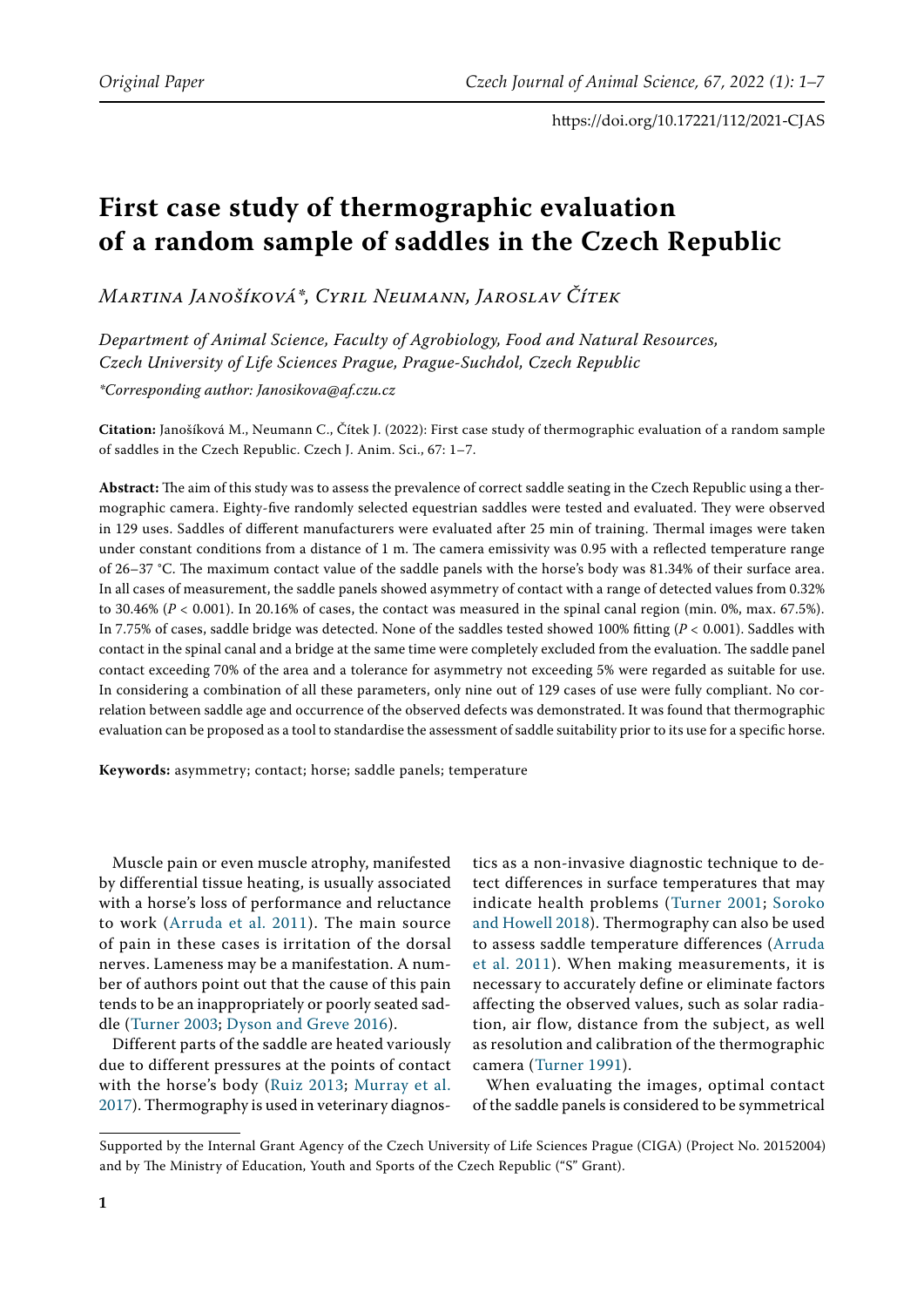to the horse's back over an area as large as possible. Asymmetry of the saddle panel contact, formation of so-called bridge, or contact in the spinal canal region are considered undesirable ([Greve and Dyson](#page-6-8)  [2015;](#page-6-8) [Michelotto et al. 2016](#page-6-9)).

The initial hypothesis assumes that thermographically evaluated saddles in the Czech Republic will exhibit similar defects and deficiencies as seen in saddles tested abroad. A secondary hypothesis tested is that neither saddle age nor horse type will influence the observed defects.

Data in this regard are not presently available in the Czech Republic. Therefore, we conducted the present study to assess the current situation in the Czech Republic. On the basis of this assessment, we have proposed criteria for using thermography to assess saddle suitability.

## **Material and methods**

In this study, 85 riding saddles (80 jumping and five dressage ones) after use on 129 different riding horses were imaged with a FLIR E8 thermographic camera (Teledyne Flir LLC, Wilsonville, USA) having the temperature sensor resolution of  $240 \times$ 320 pixels. The saddles evaluated were from various manufacturers and different price categories. The saddles were used without a correction blanket [\(Dyson and Greve 2016](#page-6-5)). The evaluation was performed immediately after horse unsaddling following a  $25 \pm 5$  min training session. Sensing was done by the same person in all cases and always under shelter or in shade to reduce the effect of sunshine. The camera emissivity was set to 0.95 and the reflected temperature was set to 26–37 °C. The photographed saddle was kept at a constant distance of 1 m ([Soroko et al. 2018](#page-6-10)). FLIR Tools software v4.1.1.14066 1001 (Teledyne Flir LLC, Wilsonville, USA) was used for the evaluation. The age of the horses included in the experiment ranged from three to 20 years and they were of various breeds (82.2% warm-blooded and half-blooded horses, 15.5% ponies, 2.3% thoroughbreds), different sexes (stallions, mares, geldings), and different levels of training. Saddles were evaluated according to their age, with group 1 including saddles up to five years old, group 2 saddles 5–10 years old, and group 3 saddles older than 10 years.

To quantify the results using the software (amount of pixels in the image), the area of the saddle panels in each image was manually delineated. The total area of both saddle panels together was regarded as 100%. The actual contact area of the panels compared to the ideal was determined thermographically. Contact was considered to be indicated by red to white in the thermographic record. Distributions of the values obtained were compiled in tables and graphically.

In a similar manner, the contact areas of the right and left saddle panels were compared relative to each other ([Figure 1\)](#page-1-0) and the percentage difference was determined. The absolute value was designated as the asymmetry. Further, the contact area of the saddle panels in the region of the spinal canal [\(Figure 2\)](#page-1-1) was recorded, similarly like the presence or absence of so-called bridge ([Figure 3\)](#page-1-2).

<span id="page-1-0"></span>

Figure 1. Significant asymmetry of the saddle panel contact. Photo: R. Caisová

<span id="page-1-1"></span>

Figure 2. Contact in the spinal canal region (red area between saddle panels). Photo: R. Caisová

<span id="page-1-2"></span>

Figure 3. Bridge (contact restriction in the central part of the panels). Photo: R. Caisová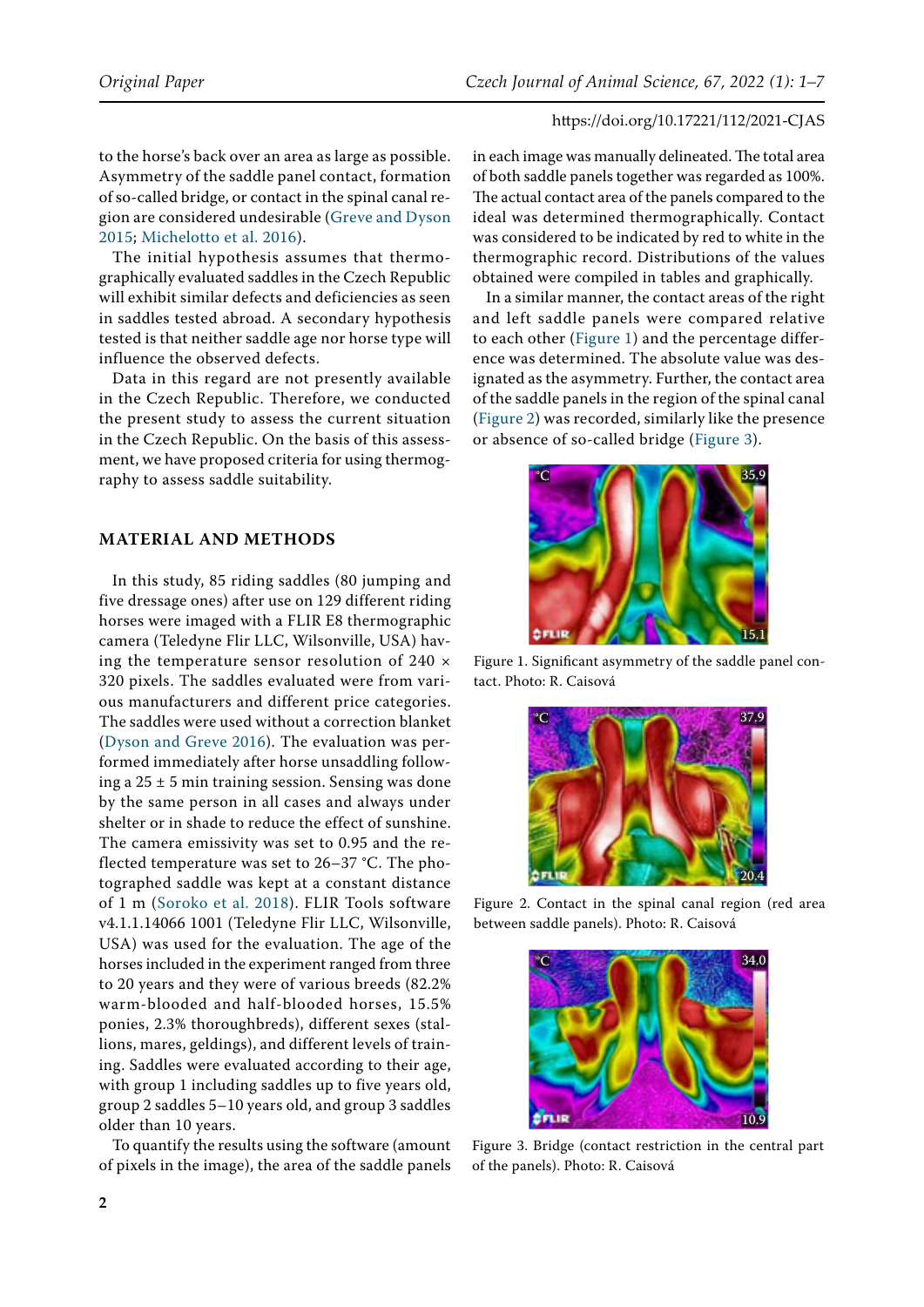The saddle panel area refers to the total area of the saddle panels that is desired to be in contact with the horse's body to the greatest extent possible [\(Murray et al. 2017](#page-6-7)).

We regard asymmetry to exist to such an extent that there is a difference in the percentage contact with the horse's body between the left and the right panel ([Arruda et al. 2011](#page-6-2)). We refer to the area of the saddle between the saddle panels that is in contact with the horse's back (spine) as spinal canal contact. Such a contact is regarded to be undesirable [\(Arruda et al. 2011](#page-6-2)).

A bridge is formed approximately in the middle of the mid-saddle panels and is manifested by two limited contact areas due to an excessive steepness in the chamber area. Such a saddle is too narrow for the horse and therefore cannot distribute the rider's weight evenly. A too narrow chamber lifts the front saddle pommel and thus separates the saddle panels from the back. The panel then seats in its rear part ([Dyson et al. 2015](#page-6-11); [Soroko](#page-6-1)  [and Howell 2018\)](#page-6-1).

In the thermal images obtained, we evaluated (a) the percentage seating area of the saddle panels, (b) asymmetry of the saddle panel area measured as a percentage, (c) contact of the spinal canal with the dorsum, and (d) formation of so-called bridges. The saddle panels were ranked in ascending order according to the values of asymmetry or contact area in the spinal canal (expressed as percentages). Bridge was evaluated only as yes (present, 100%) or no (absent, 0%). Distributions were graphed from the measured values of the observation set.

Statistical evaluation was performed using the SAS statistical software (Statistical Analysis System, v9.4; SAS Institute, Cary, NC, USA). The data obtained were subjected to analysis of variance, and statistically different values were compared by Tukey's test (*P <* 0.05). In Tables 1–3, the fixed effects of saddle fit (unfit, fit), saddle type (jumping, dressage), and horse type (other, pony) were analysed. In Table 4, the variables were analysed according to the following mathematical model:

$$
Y_{ijk} = \mu + H_i + A_j + B_k + e_{ijk}
$$
 (1)

where:

- $Y_{ijk}$  observations of experimental unit  $H_i$  and  $A_i$ ;
- μ general constant;
- $H_i$  effect of horse type (other and pony);
- $A_i$  effect of saddle age (up to five years, 5–10 years, older than 10 years);
- $B_k$  effect of bridge level (yes or no);
- $e_{ijk}$  random error associated with each observation.

#### **Results**

The highest observed temperature at a point of contact with a horse's body was 37.9 °C. Without differen-

Table 1. Selection of saddles fully suitable for use based on satisfaction of the tolerance parameters proposed in the text (i.e., no bridge, no tolerance for contact in the spinal canal, saddle panel asymmetry up to 5% of area, total saddle pad contact greater than 70% of area)

|                             |     | Unsuitable saddle |                |   | Suitable saddle  |               |  |  |  |  |  |
|-----------------------------|-----|-------------------|----------------|---|------------------|---------------|--|--|--|--|--|
| Parameter                   | n   | mean $\pm$ SD     | min.-max.      | n | mean $\pm$ SD    | min.-max.     |  |  |  |  |  |
| Contact in spinal canal (%) | 120 | $5.68 \pm 13.45$  | $0 - 67.53$    |   | $0 \pm 0$        | $0 - 0$       |  |  |  |  |  |
| Asymmetry (%)               | 120 | $6.69 \pm 6.39$   | $0.32 - 30.46$ |   | $2.65 \pm 1.43$  | $0.70 - 4054$ |  |  |  |  |  |
| Total area (%)              | 120 | $57.08 \pm 10.26$ | 13.89–76.77    |   | $76.01 \pm 3.18$ | 71.43–81.34   |  |  |  |  |  |

*P*-value < 0.001

Table 2. Comparison of differences between the tested jumping and dressage saddles after standard loading in the presence of contact in the spinal canal, asymmetry of the panels, and total contact area

| Parameter                   |               | Dressage saddle  |               |     | Jumping saddle    |                |  |  |  |  |  |
|-----------------------------|---------------|------------------|---------------|-----|-------------------|----------------|--|--|--|--|--|
|                             | n             | mean $\pm$ SD    | min.-max.     | n   | mean $\pm$ SD     | min.-max.      |  |  |  |  |  |
| Contact in spinal canal (%) | $\mathcal{D}$ | $0 \pm 0$        | $0 - 0$       | 124 | $5.49 \pm 13.26$  | $0 - 67.50$    |  |  |  |  |  |
| Asymmetry (%)               |               | $4.36 \pm 2.15$  | $0.99 - 6.81$ | 124 | $6.49 \pm 6.36$   | $0.32 - 30.46$ |  |  |  |  |  |
| Total area (%)              | $\mathcal{D}$ | $64.2 \pm 11.59$ | 47.02-77.29   | 124 | $58.17 \pm 11.00$ | 13.89-81.34    |  |  |  |  |  |

*P*-value < 0.001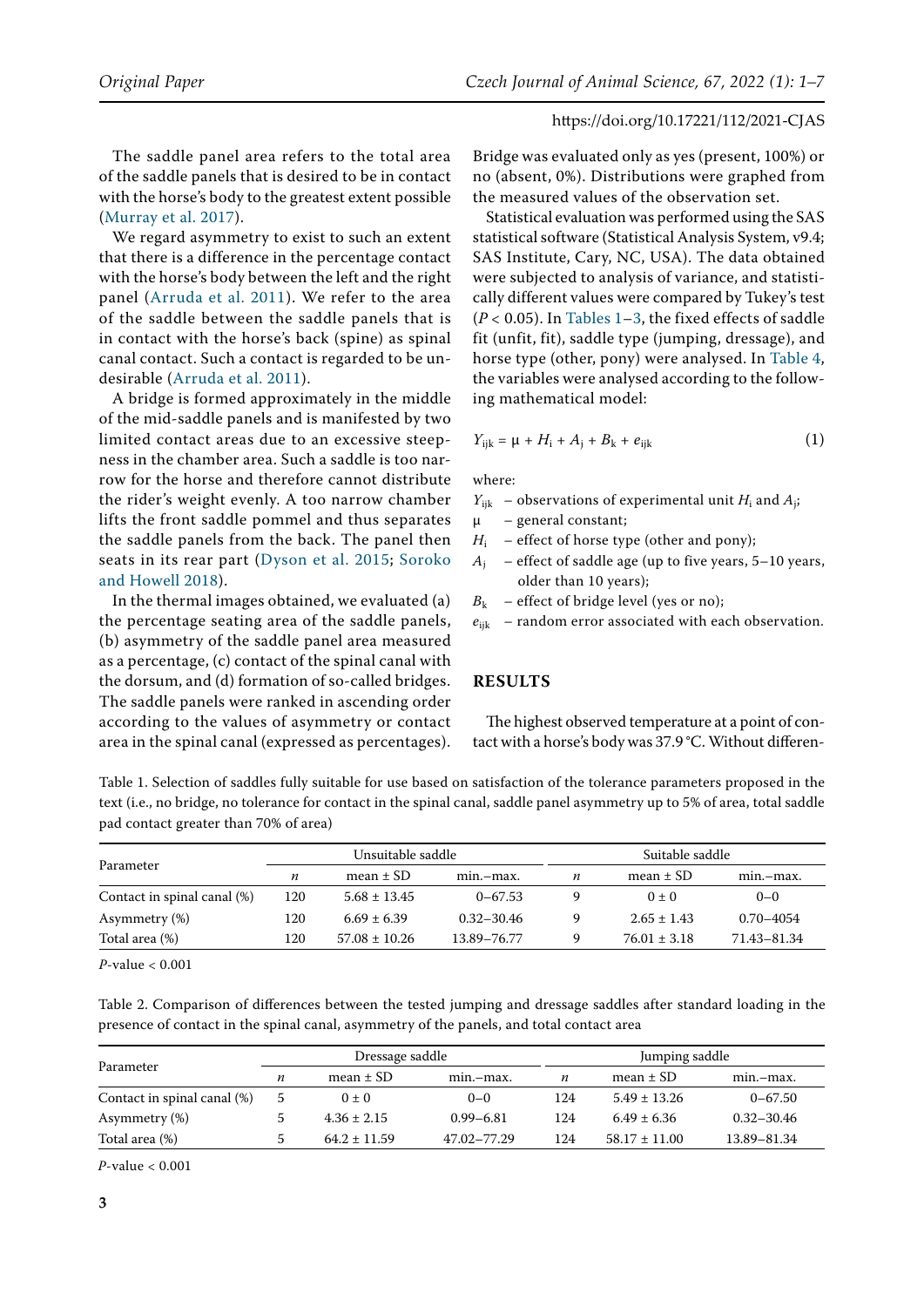| Table 3. Comparison of saddles tested on the general population of sport horses versus ponies in terms of the param- |  |
|----------------------------------------------------------------------------------------------------------------------|--|
| eters evaluated                                                                                                      |  |

|                             |                  | Other horse       |                |                  | Pony             |                |  |  |  |  |  |
|-----------------------------|------------------|-------------------|----------------|------------------|------------------|----------------|--|--|--|--|--|
| Parameter                   | $\boldsymbol{n}$ | mean $\pm$ SD     | $min-max$ .    | $\boldsymbol{n}$ | mean $\pm$ SD    | min.-max.      |  |  |  |  |  |
| Contact in spinal canal (%) | 109              | $5.39 \pm 13.34$  | $0 - 67.53$    | 20               | $4.68 \pm 11.59$ | $0 - 35.43$    |  |  |  |  |  |
| Asymmetry (%)               | 109              | $6.59 \pm 6.22$   | $0.36 - 30.46$ | 20               | $5.39 \pm 6.53$  | $0.32 - 24.33$ |  |  |  |  |  |
| Total area (%)              | 109              | $58.09 \pm 11.52$ | 13.89–81.34    | 20               | $60.10 \pm 7.97$ | 47.85–75.23    |  |  |  |  |  |
| Bridge (%)                  | 109              | $0.09 \pm 0.29$   | $0 - 1.00$     | 20               | $0 \pm 0$        | $0 - 0$        |  |  |  |  |  |

*P*-value < 0.001

Table 4. Evaluation of repeatedly used saddles by means of the defined parameters (i.e., no bridge, no tolerance for contact in the spinal canal, saddle panel asymmetry up to 5% of area, total saddle pad contact greater than 70% of area)

| Saddle rank  | Asymmetry                        |                          |                  |                                  |                          |        | Contact in spinal canal          |                  |              |                                  |        |                  | ${\bf Bridge}$                   |                                  |                                  |                                  |                  |                  | Saddle pad contact               |        |                                  |                  |                          |   |
|--------------|----------------------------------|--------------------------|------------------|----------------------------------|--------------------------|--------|----------------------------------|------------------|--------------|----------------------------------|--------|------------------|----------------------------------|----------------------------------|----------------------------------|----------------------------------|------------------|------------------|----------------------------------|--------|----------------------------------|------------------|--------------------------|---|
|              | $\mathbf{1}$                     | $\overline{2}$           | 3                | $\bf 4$                          | $\sqrt{5}$               | 6      | $\mathbf{1}$                     | $\boldsymbol{2}$ | $\mathbf{3}$ | $\overline{4}$                   | 5      | $\boldsymbol{6}$ | $1\,$                            | $\sqrt{2}$                       | $\sqrt{3}$                       | $\bf 4$                          | $\sqrt{5}$       | $\boldsymbol{6}$ | $\mathbf{1}$                     | 2      | 3                                | $\overline{4}$   | $\sqrt{5}$               | 6 |
| $\mathbf{1}$ |                                  |                          | $\, +$           | $+$                              | $\overline{\phantom{0}}$ | $^{+}$ | $\equiv$                         | $\boldsymbol{+}$ | $\ddot{}$    |                                  | $^{+}$ | $\boldsymbol{+}$ | $\boldsymbol{+}$                 | $^{+}$                           | $\boldsymbol{+}$                 | $\boldsymbol{+}$                 | $\boldsymbol{+}$ | $\boldsymbol{+}$ |                                  |        |                                  |                  |                          |   |
| 2            | $\overline{\phantom{a}}$         | $^{+}$                   | $^{+}$           | $^{+}$                           | $^{+}$                   |        | $\begin{array}{c} + \end{array}$ | $\overline{+}$   | $^{+}$       | $\begin{array}{c} + \end{array}$ | $^{+}$ |                  | $^{+}$                           | $^{+}$                           | $^{+}$                           | $^{+}$                           | $^{+}$           |                  |                                  |        |                                  | $\boldsymbol{+}$ | $\overline{\phantom{0}}$ |   |
| 3            |                                  |                          |                  |                                  |                          |        | $\! + \!\!\!\!$                  |                  | $^{+}$       |                                  |        |                  | $\! + \!\!\!\!$                  | $\,+\,$                          |                                  |                                  |                  |                  |                                  |        |                                  |                  |                          |   |
| $\bf 4$      |                                  |                          |                  | $\begin{array}{c} + \end{array}$ |                          |        | $^{+}$                           |                  | $\,^+$       | $\ddot{}$                        |        |                  | $\begin{array}{c} + \end{array}$ |                                  |                                  | $\overline{+}$                   |                  |                  |                                  | $^{+}$ |                                  |                  |                          |   |
| 5            | $+$                              |                          | ۳                | $\begin{array}{c} + \end{array}$ |                          |        | $^{+}$                           | $^{+}$           | $^{+}$       | $\begin{array}{c} + \end{array}$ |        |                  | $\boldsymbol{+}$                 | $\hspace{0.1mm} +$               | $^{+}$                           | $\begin{array}{c} + \end{array}$ |                  |                  |                                  |        |                                  |                  |                          |   |
| 6            |                                  |                          |                  | $^{+}$                           |                          |        | $^+$                             | $^{+}$           | $^{+}$       | $^{+}$                           |        |                  | $\boldsymbol{+}$                 | $^{+}$                           | $^{+}$                           | $\begin{array}{c} + \end{array}$ |                  |                  |                                  |        |                                  |                  |                          |   |
| 7            | $^{+}$                           | $\! +$                   | $\boldsymbol{+}$ |                                  |                          |        | $\boldsymbol{+}$                 | $^{+}$           | $^{+}$       | $^{+}$                           |        |                  | $\boldsymbol{+}$                 | $+$                              | $^{+}$                           | $\begin{array}{c} + \end{array}$ |                  |                  |                                  |        |                                  |                  |                          |   |
| $\,$ 8 $\,$  |                                  | $^{+}$                   | ÷                |                                  |                          |        | $\boldsymbol{+}$                 | $^{+}$           |              |                                  |        |                  | $^{+}$                           | $^{+}$                           | $^{+}$                           |                                  |                  |                  |                                  |        |                                  |                  |                          |   |
| 9            | $\, +$                           |                          |                  |                                  |                          |        | $\boldsymbol{+}$                 | $\overline{+}$   | $^{+}$       |                                  |        |                  |                                  | $\ddag$                          |                                  |                                  |                  |                  |                                  |        |                                  |                  |                          |   |
| $10\,$       | $\boldsymbol{+}$                 | $\overline{\phantom{0}}$ | $\boldsymbol{+}$ |                                  |                          |        | $^{+}$                           | $^{+}$           | $^{+}$       |                                  |        |                  | $\begin{array}{c} + \end{array}$ | $^{+}$                           | $^{+}$                           |                                  |                  |                  | $\begin{array}{c} + \end{array}$ | $^{+}$ | $\begin{array}{c} + \end{array}$ |                  |                          |   |
| $11\,$       | $\boldsymbol{+}$                 | $\equiv$                 | $\boldsymbol{+}$ |                                  |                          |        |                                  | $\overline{+}$   |              |                                  |        |                  | $^{+}$                           |                                  | $^{+}$                           |                                  |                  |                  |                                  |        |                                  |                  |                          |   |
| $12\,$       | $\begin{array}{c} + \end{array}$ |                          | $^{+}$           |                                  |                          |        | $^{+}$                           | $^{+}$           | $^{+}$       |                                  |        |                  | $^{+}$                           | $^{+}$                           | $\begin{array}{c} + \end{array}$ |                                  |                  |                  |                                  |        |                                  |                  |                          |   |
| $13\,$       | $^{+}$                           |                          |                  |                                  |                          |        |                                  |                  |              |                                  |        |                  | $^{+}$                           | $^{+}$                           |                                  |                                  |                  |                  |                                  |        |                                  |                  |                          |   |
| $14\,$       |                                  | $^{+}$                   |                  |                                  |                          |        |                                  | $^{+}$           |              |                                  |        |                  | $^{+}$                           | $\ddag$                          |                                  |                                  |                  |                  |                                  | $\pm$  |                                  |                  |                          |   |
| $15\,$       |                                  |                          |                  |                                  |                          |        | $\! +$                           | $^{+}$           |              |                                  |        |                  | $^{+}$                           | $\ddag$                          |                                  |                                  |                  |                  | $\begin{array}{c} + \end{array}$ |        |                                  |                  |                          |   |
| $16\,$       |                                  |                          |                  |                                  |                          |        | $\! +$                           | $\! +$           |              |                                  |        |                  | $^{+}$                           | $\ddot{}$                        |                                  |                                  |                  |                  |                                  |        |                                  |                  |                          |   |
| $17\,$       |                                  | $^{+}$                   |                  |                                  |                          |        | $^{+}$                           |                  |              |                                  |        |                  |                                  | $\ddag$                          |                                  |                                  |                  |                  |                                  | $\pm$  |                                  |                  |                          |   |
| $18\,$       | $\begin{array}{c} + \end{array}$ |                          |                  |                                  |                          |        |                                  | $\! +$           |              |                                  |        |                  | $\boldsymbol{+}$                 | $^{+}$                           |                                  |                                  |                  |                  |                                  |        |                                  |                  |                          |   |
| 19           | $^{+}$                           |                          |                  |                                  |                          |        | $\boldsymbol{+}$                 | $\boldsymbol{+}$ |              |                                  |        |                  | $\boldsymbol{+}$                 | $\! +$                           |                                  |                                  |                  |                  | $\ddot{}$                        |        |                                  |                  |                          |   |
| $20\,$       | $^{+}$                           |                          |                  |                                  |                          |        | $^{+}$                           | $^{+}$           |              |                                  |        |                  | $\boldsymbol{+}$                 | $\ddot{}$                        |                                  |                                  |                  |                  |                                  |        |                                  |                  |                          |   |
| $21\,$       |                                  | $+$                      |                  |                                  |                          |        | $^{+}$                           | $\boldsymbol{+}$ |              |                                  |        |                  | $^{+}$                           | $\ddot{}$                        |                                  |                                  |                  |                  |                                  |        |                                  |                  |                          |   |
| $22\,$       | $+$                              | ÷                        |                  |                                  |                          |        | $^{+}$                           | $\! +$           |              |                                  |        |                  | $^{+}$                           | $\begin{array}{c} + \end{array}$ |                                  |                                  |                  |                  |                                  |        |                                  |                  |                          |   |

− = saddle fails for the parameter; + = saddle passes for the parameter; columns 1–6 = number of measurements with a single saddle used repeatedly, maximum number of repetitions = 6

tiating by saddle type and horse breed, the measured panel contact surface areas relative to the total saddle panel area ranged from 13.89% to 81.34%. In none of the cases observed was 100% contact found. The mean contact value of the total area of both panels [\(Figure 4](#page-4-0)) was 58.4%. There were 66 cases (51.16%) exceeding this value. The value of the recommendation as to the usability of saddles under full load was determined to be 70% based on the graphical representation of the distribution of values.

The asymmetry values ([Figure 5\)](#page-4-1) expressed as a percentage of the difference between the areas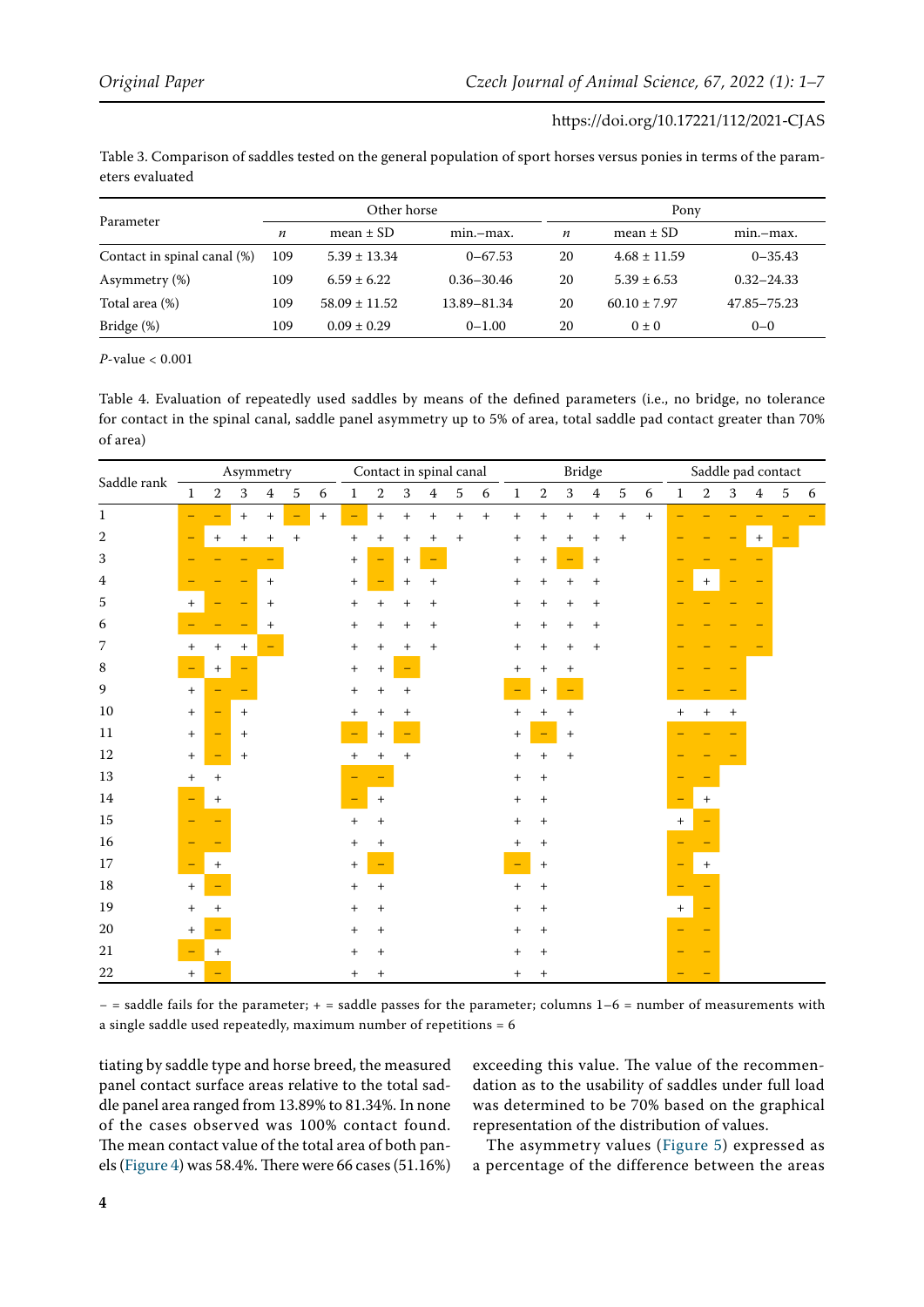<span id="page-4-0"></span>

Figure 4. Distribution of total contact area values of the saddle panels

<span id="page-4-1"></span>

Figure 5. Distribution of saddle pad contact asymmetry values

of the individual saddle panels ranged from 0.32% to 30.46%. All saddles (*n =* 129) showed some degree of asymmetry. The mean value of asymmetry was 6.41%. In 85 cases (65.89%) values were below this mean. Asymmetry values up to 5% are considered acceptable.

Contact of the spinal canal with the dorsum [\(Figure 6](#page-4-2)) was found in 26 cases (20.16%). The area of contact ranged from 0% to 67.5% of the canal area.

Bridge was found to occur in 10 evaluated cases (7.75%).

<span id="page-4-2"></span>

Figure 6. Distribution of contact area values in the spinal canal

## https://doi.org/10.17221/112/2021-CJAS

None of the tested saddles was absolutely satisfactory. Perfect compliance is represented by 100% saddle panel contact, 0% asymmetry, zero contact in the spinal canal, and no bridge. At the intersection of acceptable values, only nine cases (6.98%) of the 129 evaluated ones were judged to be completely suitable for use based on the parameters suggested above (Table 1).

The individual fixed effects on the selected indicators were examined, and there was no evidence as to an effect of saddle type for any of the factors evaluated (Table 2). At a significance level of *P <* 0.001, there is a statistically significant difference between the presence of the bridge and saddle pad contact. Neither saddle age nor saddle type influenced the frequency of occurrence of the studied parameters. Although values differed between saddle types, these differences were not statistically significant.

Neither was the influence of horse type manifested significantly, except that in ponies no bridge was seen in any case, thus distinguishing ponies from horses of other breeds. Saddles over 10 years of age showed a slightly lower contact in the spinal canal, as well as the lower occurrence of saddle asymmetry (Table 3).

Repeatedly measured saddles used on different horses showed quantitative differences as measured by the detected defects. The incidence of contact area in the spinal canal and the bridge remained constant in the unsuitable saddles, but the saddle pad contact area and the value of asymmetry (in the order of tens of percentage points of the contact area) varied significantly. Therefore, saddles used on multiple horses were rated as unsuitable for only some of them (Table 4).

## **Discussion**

We consider the number of cases (*n =* 9) evaluated as appropriate use of the saddle based upon the proposed criteria to be a cause for some concern. Similar situations are nevertheless known from other countries ([Arruda et al. 2011;](#page-6-2) [Dyson](#page-6-5) [and Greve 2016\)](#page-6-5).

In terms of evaluating the saddle panel contact, it can be assumed that the greater the overall contact, the better the rider's weight is distributed and thus the fewer the problems in terms of damage to the horse's back [\(Murray et al. 2017](#page-6-7)). It is valid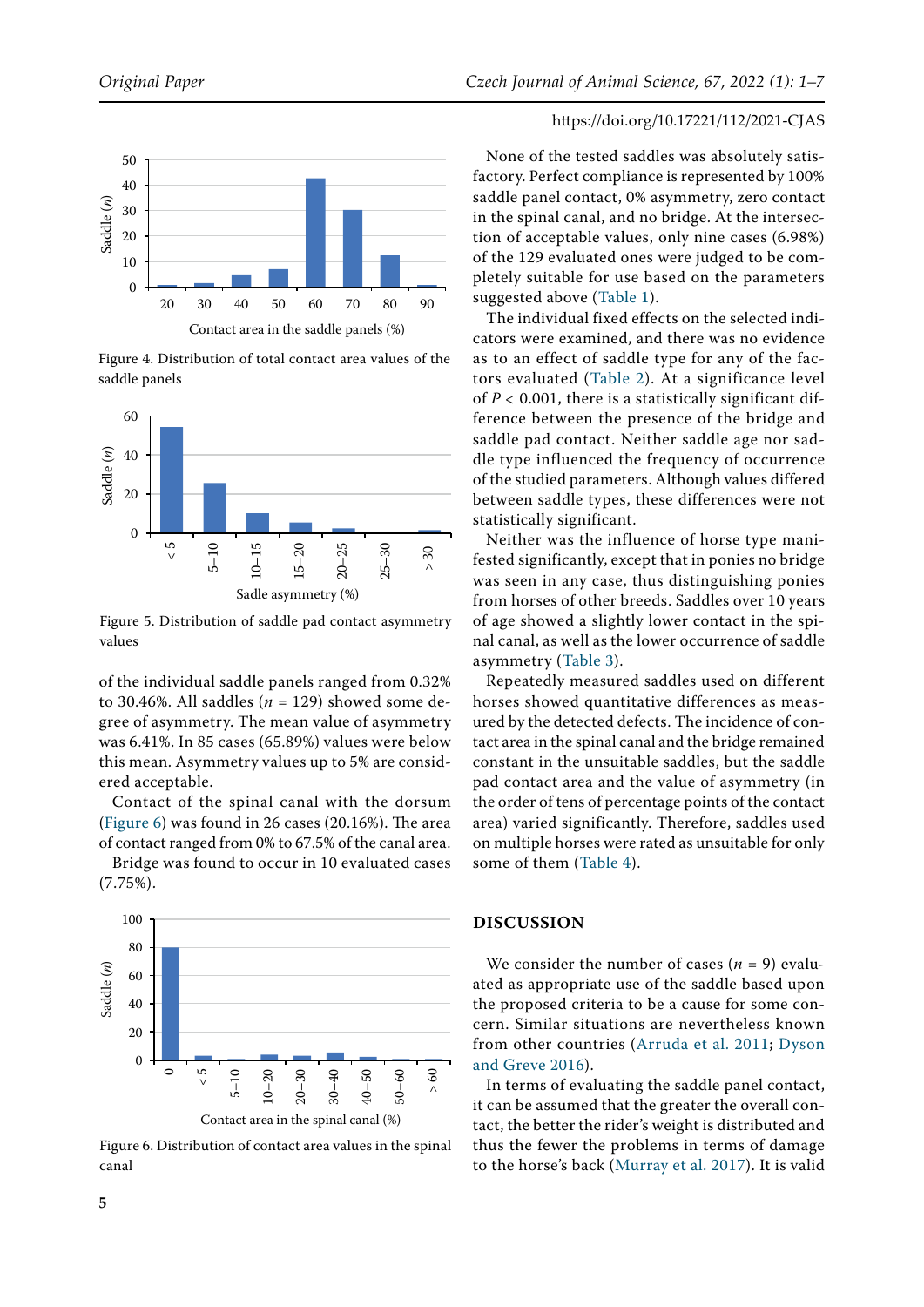to say that the higher percentage of saddle panel contact is preferable. On the other hand, saddle panels with low contact cannot be wholly dismissed, because when used on another horse the observed value may be completely different (Table 4). It is therefore recommended that a low contact value for saddle panels should not be immediately disqualifying for the use of that saddle in general, but it is an important criterion for assessing suitability for a particular horse. The higher contact values found and the complete absence of bridge in the pony also support this view (Table 3). This is due to the shape of the back. The same is confirmed by the values measured when using the saddle repeatedly on multiple horses (*n =* 22 repeatedly tested saddles, a total of 66 evaluation cases), where the contact area of the panels was measured with differences as great as 52.27% and difference in asymmetry as great as 24.66% for a single saddle. Based on the value distribution of our results, we are inclined to accept saddles with the total saddle panel contact exceeding 70%.

The evaluation of asymmetry is somewhat more problematic. We believe that uneven weight distribution represents a significant discomfort for the working animal (cf. [Arruda et al. 2011;](#page-6-2) [Dyson and](#page-6-5)  [Greve 2016\)](#page-6-5). It is desirable that asymmetry values will be low or even zero. [Arruda et al. \(2011\)](#page-6-2) found asymmetry in 62.8% of evaluated saddles. In our experiment, all saddles showed asymmetry. Nevertheless, we believe that slight asymmetry may not disqualify a saddle from use for a given horse. Given the lack of evaluation criteria in this area, the percentage range of differences in asymmetry detected from 0.32% to 30.46%, and the distribution of their values ([Figure 5\)](#page-4-1), we very cautiously propose an asymmetry value of up to 5% as a criterion for defining saddle usability in the Czech Republic. We recognise that this choice will be subject to debate. The statistical analysis showed that neither the occurrence of asymmetry nor the area of correctly fitting saddle panels depends on saddle age. Continuous changes in the condition of the horse using a given saddle have been suggested as an explanation ([Michelotto et al. 2016\)](#page-6-9).

A saddle that was thermographically found to have contact in the region of the spinal canal was considered to be inadequate. This contact reached up to 67.50% of the spinal canal region in 20.16% of the measurements (26 uses). [Arruda et al. \(2011\)](#page-6-2) reported this contact in as many as 37.20% of sad-

dles. From this point of view, our finding is more favourable. This can be explained by greater attention paid to this issue today. Pressure and impact on the spinal canal surface of a horse's back during work can cause direct pain that is incompatible with good animal welfare ([Michelotto et al. 2016](#page-6-9)). Thus, saddles with contact in the spinal canal are recommended to be removed from use immediately for horses in which this contact is detected by thermographic measurement. Statistical evaluation has not confirmed any relationship between saddle age and spinal canal contact, although [Murray](#page-6-7) [et al. \(2017\)](#page-6-7) indicated that this may not be the case in the shorter term.

We consider saddles with bridge occurrence to be unsuitable ([Dyson and Greve 2016\)](#page-6-5). As with contact in the spinal canal, we believe that the bridge is readily detectable to the rider by visible bruising after saddling. This is probably why the bridge was detected only in a small number of those saddles used. In terms of the statistical relationships found, the association of bridge occurrence in saddles with a small contact area of the saddle panels is an expected phenomenon, given the described mode of bridge formation. It relates to the genesis of the phenomenon where a saddle that is too narrow and steep is fitted to a wider back and cannot seat properly ([Dyson et al. 2015;](#page-6-11) [Soroko and Howell 2018\)](#page-6-1).

Differences in values were seen between jumping and dressage saddles. Except for the presence of the bridge, dressage saddles showed slightly better values. This may be influenced by the size of the data set. In general, the number of dressage saddles in the country is only a small fraction compared to the number of jumping saddles. That is by no means to say that they do not need just as much attention ([Clayton et al. 2014](#page-6-12)).

The rider may also be an important factor in the frequency of occurrence of the observed parameters. This correlation has not been confirmed by some authors ([Arruda et al. 2011\)](#page-6-2), while most others suggest or demonstrate it ([De Cocq et al.](#page-6-13) [2009](#page-6-13); [Dyson and Greve 2016;](#page-6-5) [Michelotto et al. 2016](#page-6-9); [Martin et al. 2017](#page-6-14); [Williams and Tabor 2017](#page-6-15)), even to the level of discussing rider weight and riding ability. We cannot rule out this effect based on our assessment, because it was not observed.

Another cause may be the current condition or somatic type of horse ([Greve and Dyson 2015](#page-6-8); [Dyson and Greve 2016](#page-6-5)). The difference is apparent in our data set between other horses and ponies